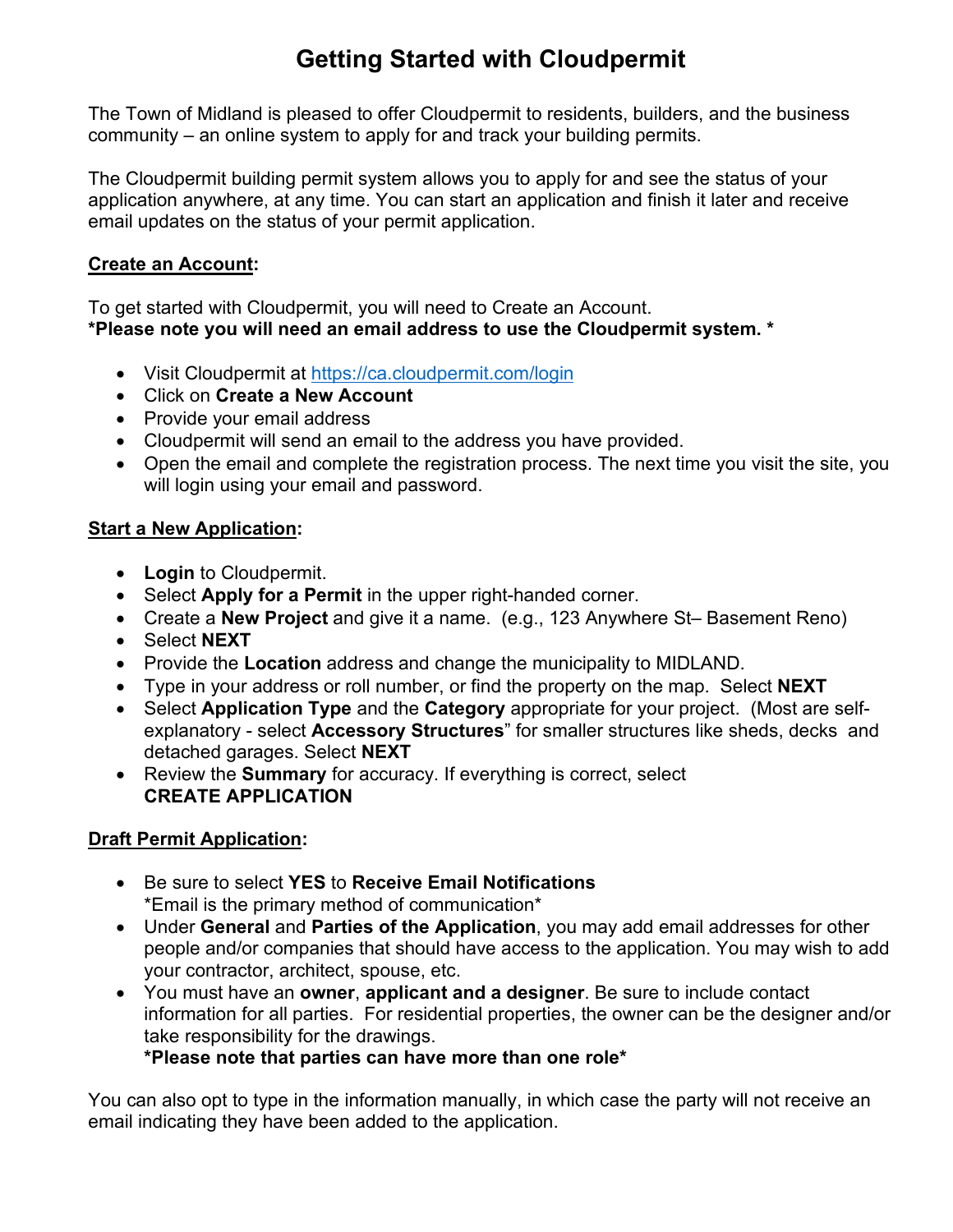## **Under Application Data**:

Indicate what type of work is being proposed, and the type of property. (Residential, Commercial, etc.) Any additional forms that are required will appear. Click on the forms and complete the required information.

### **Schedule 1 form must be filled out by the designer.**

### **Under Attachments**:

You may be required to provide attachments such as site plans, architectural drawings, etc. **Upload** your items by either dragging them into the grey box OR using the **click here** button to select them from your computer.

Once they have uploaded, select the type of attachment, and then select done.

\***An attachment can have more than one label – for example, all architectural drawings can be listed under one file. \***

If at any time you need to change or update the attachments (prior to submitting your application), you can delete and upload again.

### **Sign Off on the Application:**

You are now ready to **Sign Off** on the application.

Review and answer the questions - and indicate if you agree with the terms.

Then click **sign off application**.

You can download a copy of the sign-off form at the top of the page if you wish.

### **Continue to Payment (Upfront Deposit Bill):**

After the Application has been signed off select **Continue to Payment** and this will generate your deposit bill for your application.

You must select the **Submit upon Payment** as well as **Submit your Application The deposit** *must* **be paid (by cheque, debit or cash) so that we can proceed with reviewing the application.** 

You will receive an email to confirm your application has been submitted, and you will receive subsequent emails regarding the status. You will also receive an email advising you when the building permit is ready and how to pay.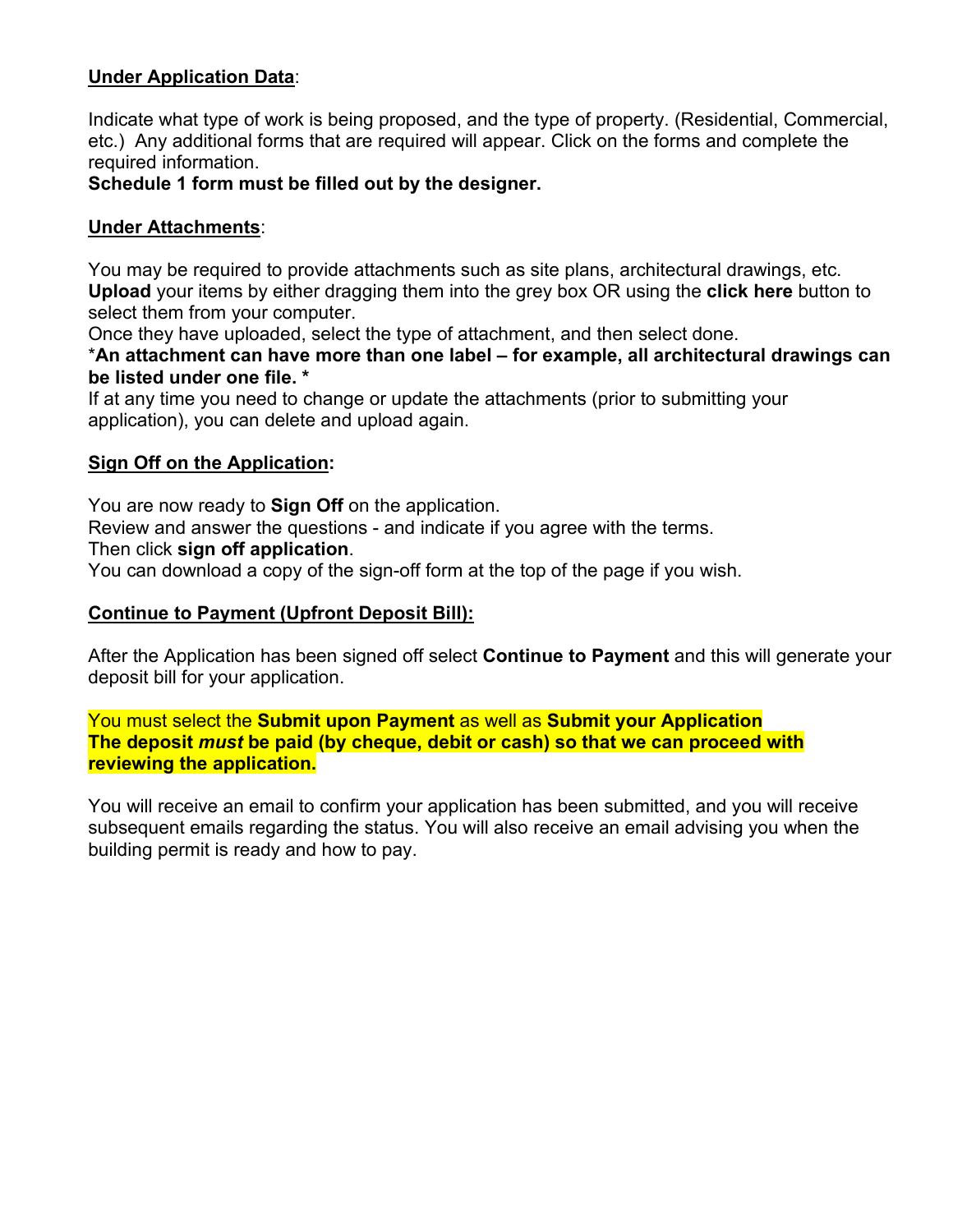# **How To Access and Download Your Issued Building Permits**

Once a municipality has issued your building permit, it will become available on Cloudpermit. To access a building permit on Cloudpermit, your application must be under **PERMIT ISSUED** status. You will be notified via email once the status changes on your application

### **Access Your Issued Building Permits:**

- 1. Log into Cloudpermit at <https://ca.cloudpermit.com/login>
- 2. Find the subject application from **My applications**
	- a. Click on the address of the application, which is written in blue text, as can be seen by the image below.

| 9910 CHARLTON DR<br>Residential - Single family dwelling (Building<br>permit) |                  |  |
|-------------------------------------------------------------------------------|------------------|--|
| Applicant<br>Owner                                                            |                  |  |
| <b>PERMIT ISSUED</b>                                                          | <b>Submitted</b> |  |
| Created 2020-03-25<br>Updated 2020-03-25                                      |                  |  |
| Go to project                                                                 |                  |  |

- 3. Switching to the **Application Workspace**
	- a. Switch to **APPLICATION WORKSPACE** to access your building permit. Click **Application** under the map. It is circled in red on the image below.



- 4. Scroll down to the **Permits** tile
	- a. The **Permits** tile is located at the bottom of the page.
	- b. Expand the **Permits** tile by clicking the **Open** button near the right side of the tile. The **Open** button is circled in red on the image below.

| <b>PERMITS</b> |  |  |  |
|----------------|--|--|--|
|----------------|--|--|--|

- 5. Downloading your permit
	- a. To do so, simply click the **DOWNLOAD PERMIT** button which is circled in red on the image below.
- 6. Open the permit
	- a. To do so, please go to your downloads folder on your computer and double click on the permit

**PLEASE NOTE**: Another way to access your building permits, is to simply click the link included in the email from Cloudpermit notifying you that your application is now in **Permit issued** status. Once you click on the link, please follow the instructions above starting at step number 3.